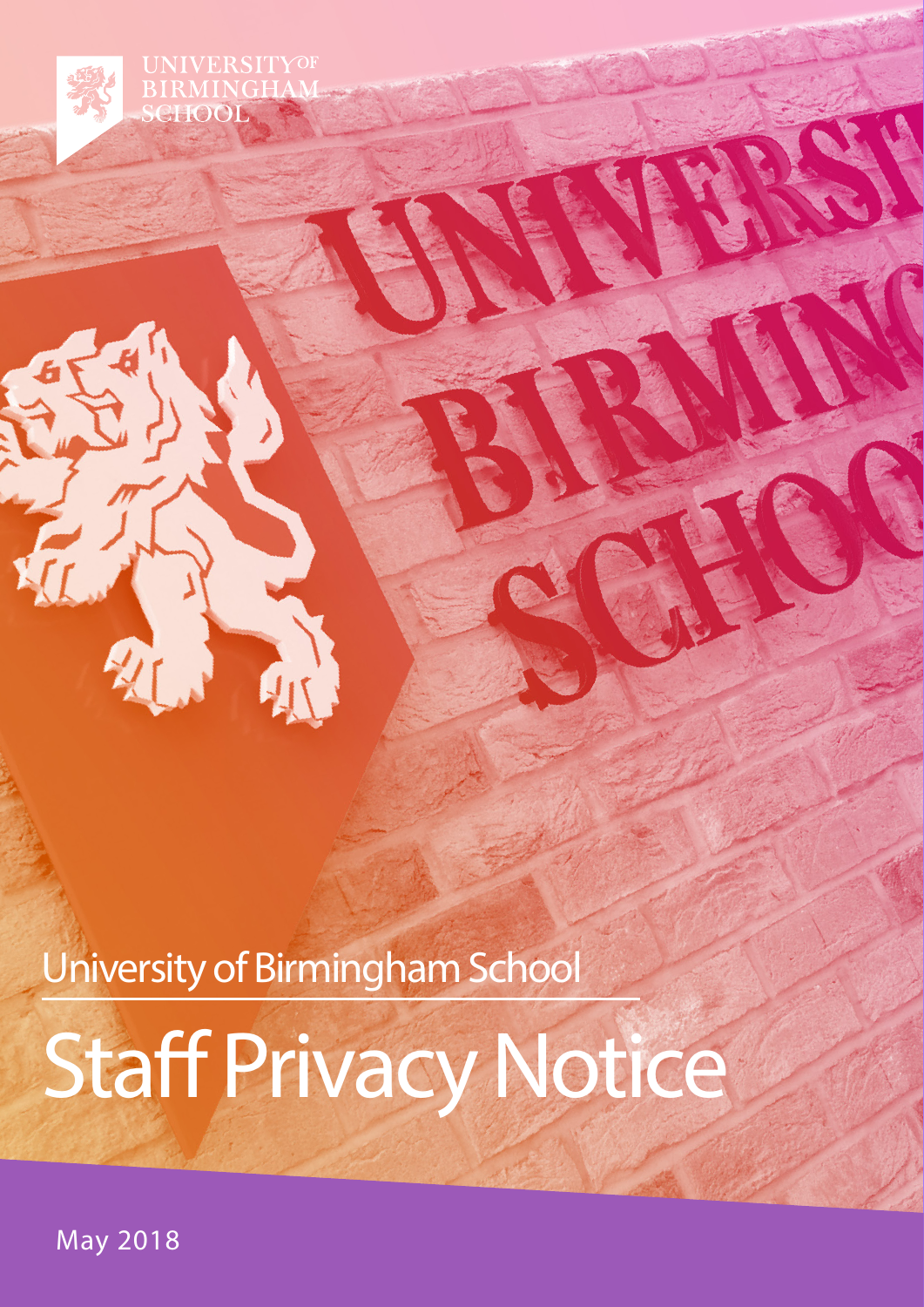

# **University of Birmingham School**

# **Privacy notice for staff**

Under data protection law, individuals have a right to be informed about how the school uses any personal data that we hold about them. We comply with this right by providing 'privacy notices' (sometimes called 'fair processing notices') to individuals where we are processing their personal data.

This privacy notice explains how we collect, store and use personal data about individuals we employ, or otherwise engage, to work at our school.

We, University of Birmingham School, 12 Weoley Park Road, Birmingham, B29 6QU, are the 'data controller' for the purposes of data protection law.

Our data protection officer is Craig Stilwell (see 'Contact us' below).

#### **The personal data we hold**

We process data relating to those we employ, or otherwise engage, to work at our school. Personal data that we may collect, use, store and share (when appropriate) about you includes, but is not restricted to:

- Contact details
- Date of birth, marital status and gender
- Next of kin and emergency contact numbers
- Salary, annual leave, pension and benefits information
- Bank account details, payroll records, National Insurance number and tax status information
- Recruitment information, including copies of right to work documentation, references and other information included in a CV or cover letter or as part of the application process
- Qualifications and employment records, including work history, job titles, working hours, training records and professional memberships
- Performance information
- Outcomes of any disciplinary and/or grievance procedures
- Absence data
- Copy of driving licence
- Photographs
- CCTV footage
- Data about your use of the school's information and communications system

We may also collect, store and use information about you that falls into "special categories" of more sensitive personal data. This includes information about (where applicable):

- Race, ethnicity, religious beliefs, sexual orientation and political opinions
- Trade union membership
- Health, including any medical conditions, and sickness records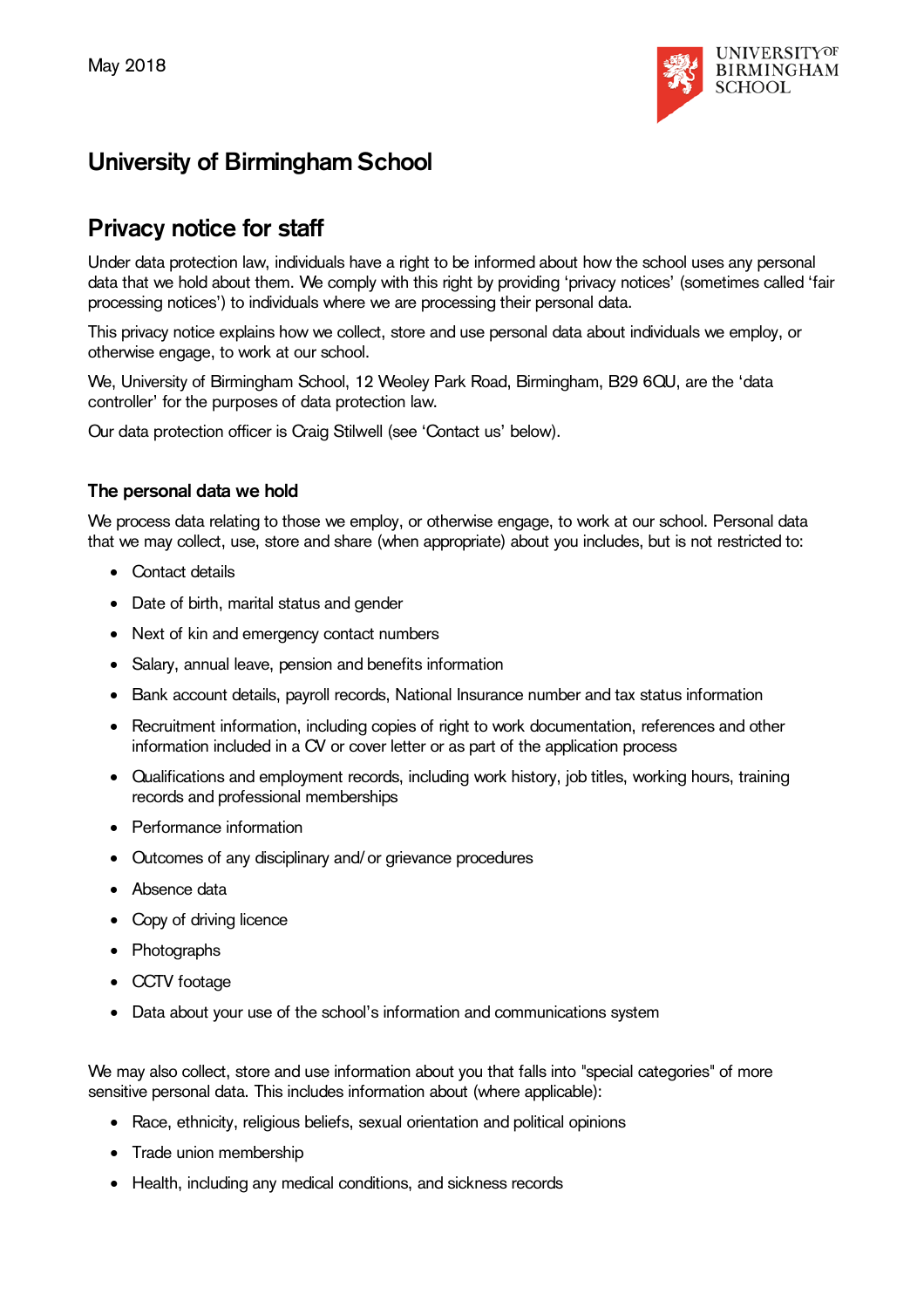#### **W hy we use this data**

The purpose of processing this data is to help us run the school, including to:

- Enable you to be paid
- Facilitate safe recruitment, as part of our safeguarding obligations towards pupils
- Support effective performance management
- Inform our recruitment and retention policies
- Allow better financial modelling and planning
- Enable ethnicity and disability monitoring
- Improve the management of workforce data across the sector
- Support the University's Initial Teacher Education programmes

#### **Our lawful basis for using this data**

We only collect and use personal information about you when the law allows us to. Most commonly, we use it where we need to:

- Fulfil a contract we have entered into with you
- Comply with a legal obligation
- Carry out a task in the public interest

Less commonly, we may also use personal information about you where:

- You have given us consent to use it in a certain way
- We need to protect your vital interests (or someone else's interests)

Where you have provided us with consent to use your data, you may withdraw this consent at any time. We will make this clear when requesting your consent, and explain how you go about withdrawing consent if you wish to do so.

Some of the reasons listed above for collecting and using personal information about you overlap, and there may be several grounds which justify the school's use of your data.

## **Collecting this information**

While the majority of information we collect from you is mandatory, there is some information that you can choose whether or not to provide to us.

Whenever we seek to collect information from you, we make it clear whether you must provide this information (and if so, what the possible consequences are of not complying), or whether you have a choice.

#### **How we store this data**

We create and maintain an employment file for each staff member. The information contained in this file is kept secure and is only used for purposes directly relevant to your employment.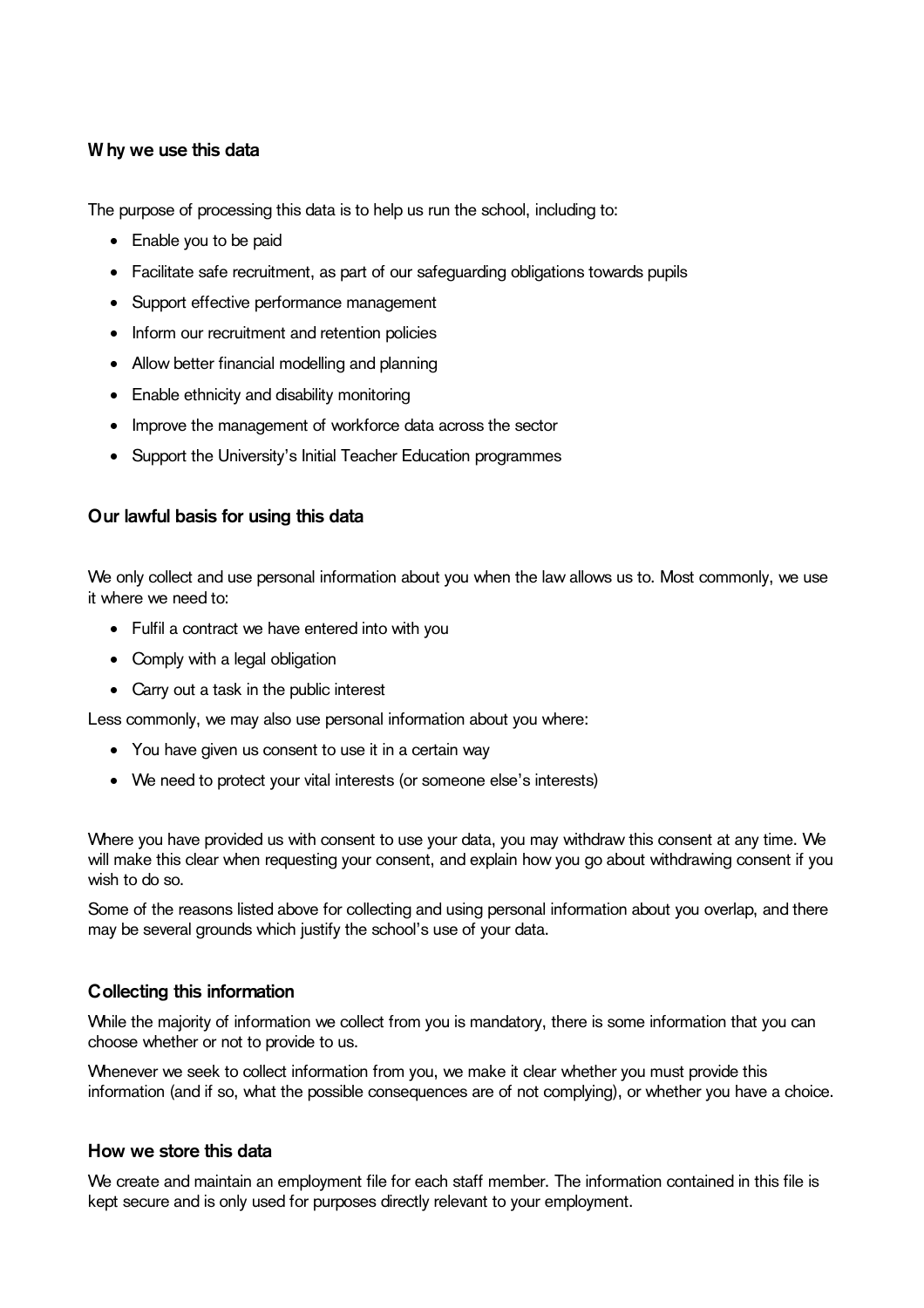Once your employment with us has ended, we will retain this file and delete the information in it in accordance with our record retention schedule.

A copy of our record retention schedule is available on request, free-of-charge, by asking the Director of Operations.

### **Data sharing**

We do not share information about you with any third party without your consent unless the law and our policies allow us to do so.

Where it is legally required, or necessary (and it complies with data protection law) we may share personal information about you with:

- Our local authority to meet our legal obligations to share certain information with it, such as safeguarding concerns
- The Department for Education to meet our legal obligations to share certain information
- Your family or representatives in the case of an emergency, to protect your vital interests
- Educators and examining bodies to enable us to provide education services to pupils
- Our regulator Ofsted to meet our legal obligations
- Suppliers and service providers, including the University of Birmingham to enable them to provide the service we have contracted them for, such as payroll, or services which you may wish to take up, such as sports centre membership
- The University of Birmingham to enable them to promote teaching as a career, showcase and celebrate the work which he School does
- Financial organisations to enable us to meet our legal obligations regarding the school budget
- Central and local government to meet our legal obligations
- Our auditors to enable them to audit us, meeting our legal obligations around the use of the school budget
- Survey and research organisations to enable us to listen to feedback and research and improve what we do
- Security organisations to keep the school community safe
- Health and social welfare organisations to ensure safeguarding of pupils and staff and look after staff welfare
- Professional advisers and consultants to ensure the smooth running of the school
- Police forces, courts, tribunals to meet our legal obligations, and, occasionally, to protect vital interests

#### **Transferring data internationally**

Where we transfer personal data to a country or territory outside the European Economic Area, we will do so in accordance with data protection law.

#### **Your rights**

**How to access personal information we hold about you**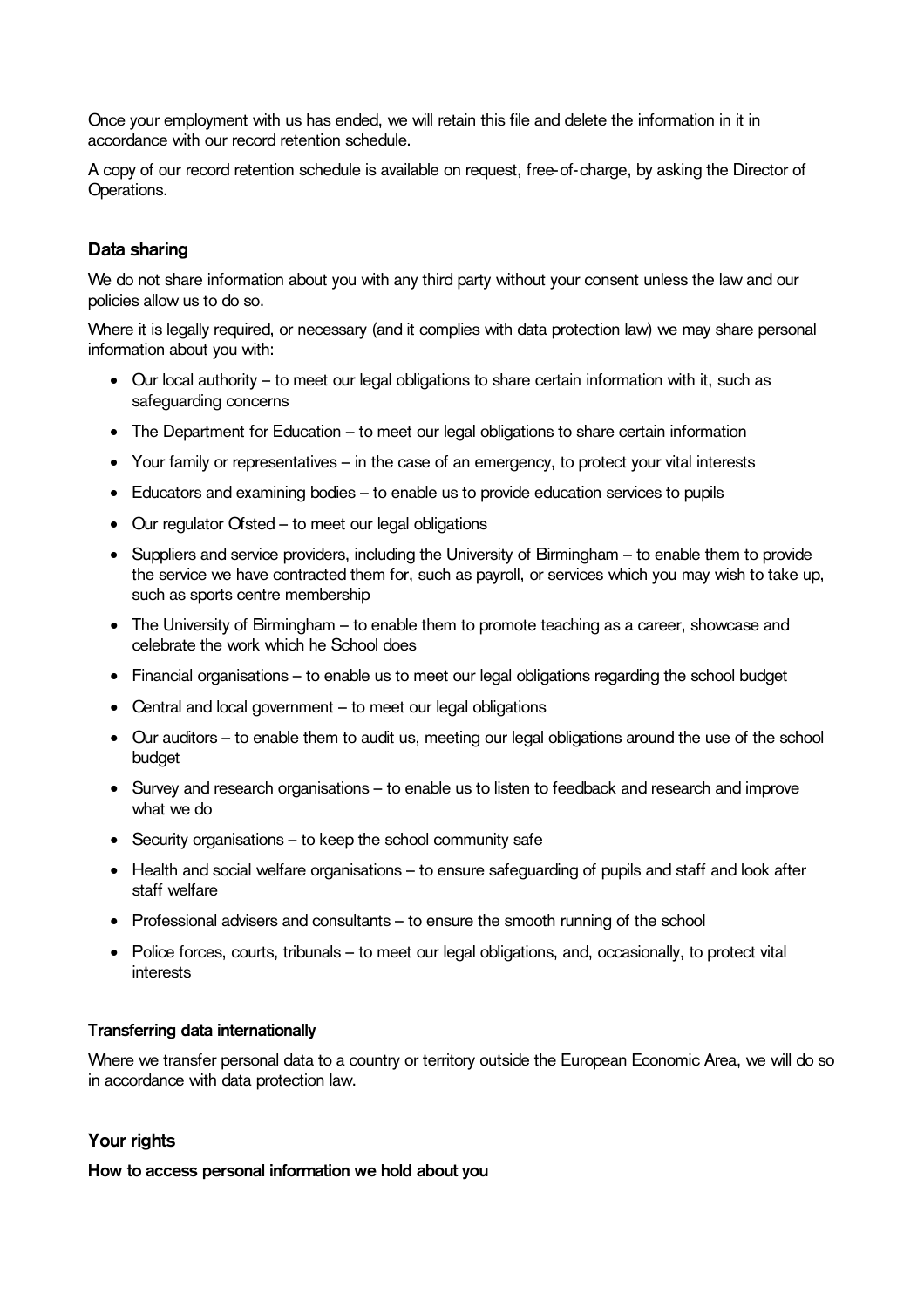Individuals have a right to make a **'subject access request'** to gain access to personal information that the school holds about them.

If you make a subject access request, and if we do hold information about you, we will:

- Give you a description of it
- Tell you why we are holding and processing it, and how long we will keep it for
- Explain where we got it from, if not from you
- Tell you who it has been, or will be, shared with
- Let you know whether any automated decision-making is being applied to the data, and any consequences of this
- Give you a copy of the information in an intelligible form

You may also have the right for your personal information to be transmitted electronically to another organisation in certain circumstances.

If you would like to make a request, please contact our data protection officer.

#### **Your other rights regarding your data**

Under data protection law, individuals have certain rights regarding how their personal data is used and kept safe. You have the right to:

- Object to the use of your personal data if it would cause, or is causing, damage or distress
- Prevent your data being used to send direct marketing
- Object to the use of your personal data for decisions being taken by automated means (by a computer or machine, rather than by a person)
- In certain circumstances, have inaccurate personal data corrected, deleted or destroyed, or restrict processing
- Claim compensation for damages caused by a breach of the data protection regulations

To exercise any of these rights, please contact our data protection officer.

#### **Complaints**

We take any complaints about our collection and use of personal information very seriously.

If you think that our collection or use of personal information is unfair, misleading or inappropriate, or have any other concern about our data processing, please raise this with us in the first instance.

To make a complaint, please contact our data protection officer.

Alternatively, you can make a complaint to the Information Commissioner's Office:

- Report a concern online at<https://ico.org.uk/concerns/>
- Call 0303 123 1113
- Or write to: Information Commissioner's Office, Wycliffe House, Water Lane, Wilmslow, Cheshire, SK9 5AF